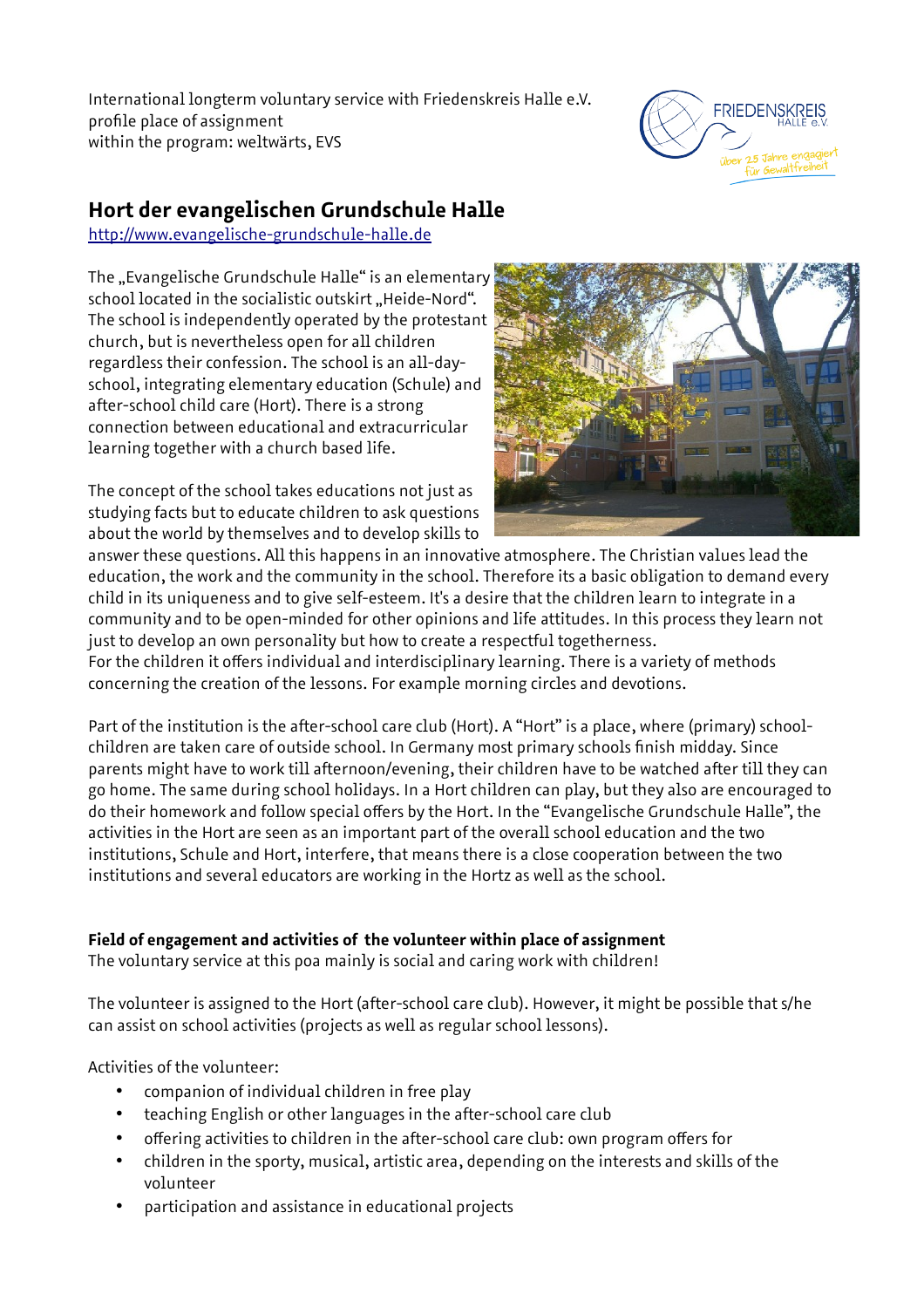#### **Please be aware:**

• You mainly work afternoon-hours!

# **Volunteers profile – Specific for this place of assignment**

- willingness to work independently and to contribute actively
- enthusiasm for working with children
- interest in sports, music, cultural and/or creative work, cooking and interest to bring in this
- knowledge in the work with children
- openness to religious themes and religious education
- need a certificate of good conduct without any entries
- preferable: good skills in English

# **Volunteers profile – General**

- 18 to 28 years (exceptions can be made, when reasonable)
- (high) school graduation or comparable personal suitability
- basic knowledge of English and German and willingness to learn German starting in home country
- motivation: voluntary service as an opportunity to learn in different fields and to get involved with (civil) society (voluntary service as learning and peace service)
- openess to the special structure of a voluntary service with Friedenskreis Halle, that is: willingness to participate in the accompanying educational program, to develope and implement one or more small project(s) and to get occupied and engaged with topics and activities of (local) civil society,
- interest in global relationships and peace politics as well as education on these topics
- preferable already dedication in civil society in the home country, willingness to get involved in civil society in the home country after returning

#### **Reports of former volunteers**

#### **Nejla, 2016-17, in-between-report**



My name is Nejla Beganovic and I am a Bechor of Social pedagogy. I come from Bosnia and Herzegovina. From September 2016, I have pleasure of volunteering at Evangelische Grund Schule, in one small city in Germany, named Halle.

First of all, I can say it is life- changing experience. At the beginning we all have thoughts like "is it worth to go somewhere abroad, somewhere you have never been, or to deal with difficult language barrier, just to volunteer? After few months spent in Germany I can say definitly is worth of

it. At the beginning it was really hard, because how much you came prepared you cant even imagine with what kind of things you will deal, or what kind of people you ll find here. Some of those experiences are good, and some of them not so. But you are learning and in that proccess of learning you discover a new world inside yourself and you deal with new YOU; some way better than before.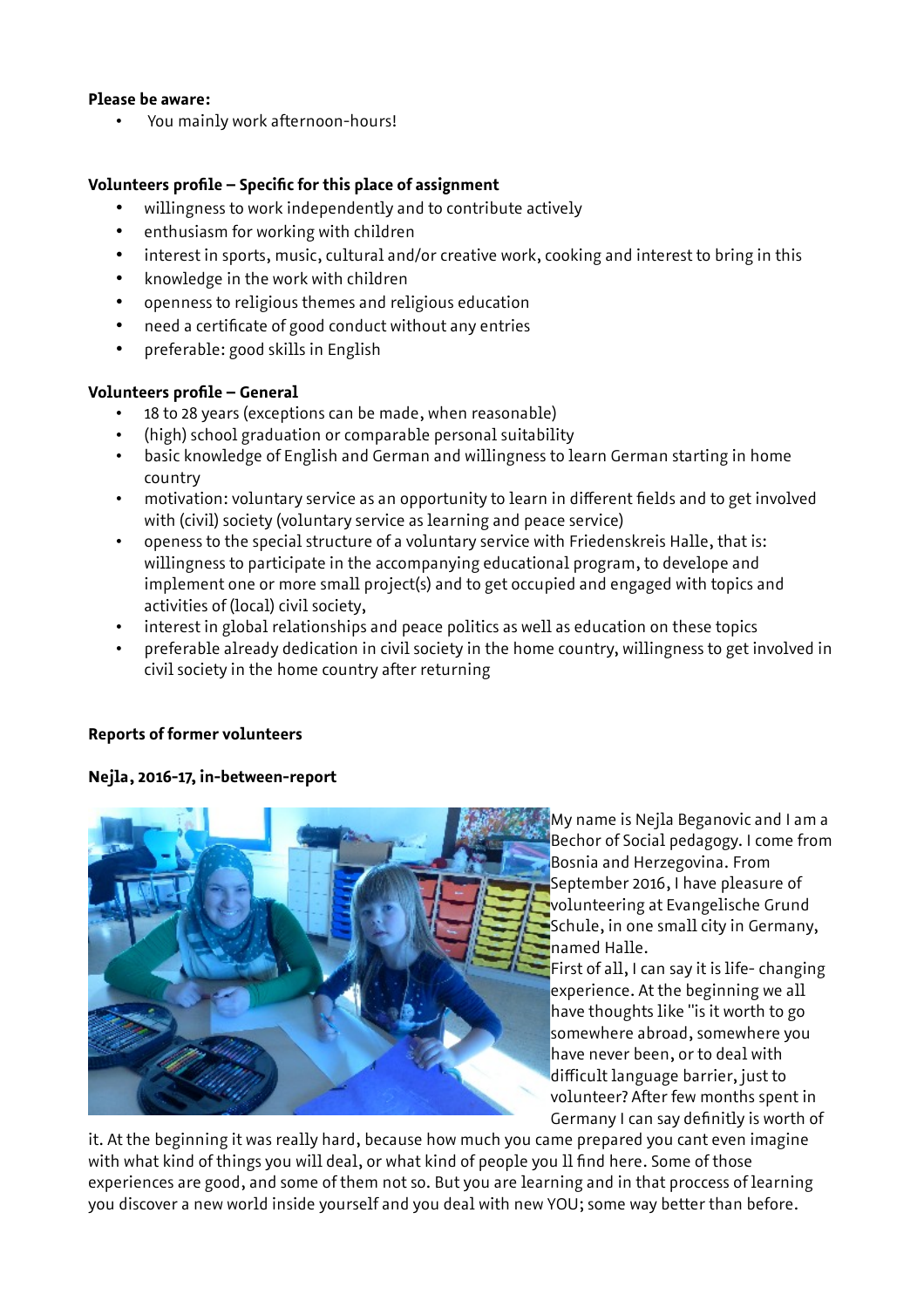Concept of school is devided in two parts: school time where children can learn from teachers, and hort where fun things are happaning. I am in school every day from 9 oclock in the morning till 15: 00. I spend 3 hours helping teacher in class, learning with children German language, math, art and many others interesting subjects. Also children can learn english language, or just having a fun. Time passes fast, and like volunteer I am trying to figure out how I can the best help the school and children. As at school German language is spoken I had a few difficulties to understand everything what every child have to say. Sometimes we communicate in English because it is a bilingual school, but for the kids bilingual is also something new. I was really pleased with way they accept me like a part of their team. I saw many good ideas, and creative things that can be implemented at schools in Bosnia. After just few months here in Germany, I started to think differently and I got another picture in my head about education. Why there is a need to have SAME school system now and before 100 years? Why children need to sit calm in their chairs and just listen? WHY NOT TO INTERACT? There are a lot of things that I have learned here and definitely I will make that happened in Bosnia. Some things are not so good, but we came here to learn, to reasearch and to be bold. So be bold!

#### **Nejla, 2016-17, final report**

[http://www.evangelische-grundschule-halle.de/aktuelles/articles/nejla-vom-internationalen](http://www.evangelische-grundschule-halle.de/aktuelles/articles/nejla-vom-internationalen-freiwilligendienst-verabschiedet-sich.html)[freiwilligendienst-verabschiedet-sich.html](http://www.evangelische-grundschule-halle.de/aktuelles/articles/nejla-vom-internationalen-freiwilligendienst-verabschiedet-sich.html)

# "Alice in wonderland"

#### 04. September 2017

I was born in small country in the heart of Europe, named Bosnia and Herzegovina. Many people don`t even know where it is placed, but as a girl from small country, I decided a big step. I decided to go in a faraway country named Germany. I didn't know what to expect, but guided by an idea that I will gain new experience and learn new things, I got into the adventure. After selection, interviews, and preparation seminars I finally came to Germany and Evangelische Grundschule, in the city of Halle. Most people would not be wondering why they did choose me, but if you see my picture you will understand. I am a Muslim girl with a scarf on my head in an Evangelical school. Big challenge, isn´t it? To be honest, I was in doubt and fear, would I be accepted, how would children react, and of course their parents. Thousands of questions and fears, but I bravely entered into adventure. From the first day I entered school, until the last day of my volunteering, I did not feel different from the rest of the team or that I was a foreigner at school. At the beginning it was a tough time. Sometimes my basic knowledge of German language was a hardship but never an obstacle in working with teachers or educators. Their constant support, managing in different situations, and using examples, or even gesturing, greatly contributed my adaption and rapid learning.

For me it was also important that parents accepted me and responded positively. My tasks were divided into two parts: school time and after school time. I was in school every day from 9 o clock in the morning till 15:00. I spent three hours helping teachers in class, learning with children German language, math, art and many others interesting subjects. Also, children could learn English from me as well, or being creative and have fun. Here in school, I saw many good ideas, creative things that can be also implemented at schools in Bosnia. I thought I´d be lost here like "Alice in wonderland" but at the end I found myself. After just few months spent here, I started to think differently and beyond the limits of my mind. I asked myself why there is need to have the SAME school system now and 100 years ago? Why children need to sit calm in their chairs and just listen? Why not interact? Thanks to this school and school team I found out that there is possibility to do it better.

Sometimes I had the feeling that I didn't come in school, but in one big family where all are included and all are equal. Here, every kid is known by its name. So, for me, that means something and tells something. It is also important to mention unconditional love, support and care that I received from kids. That was my greatest success and gift. I believe that this year I spent in Evangelische Grundschule has contributed to my professional development as a social pedagogue and it will be a good start and